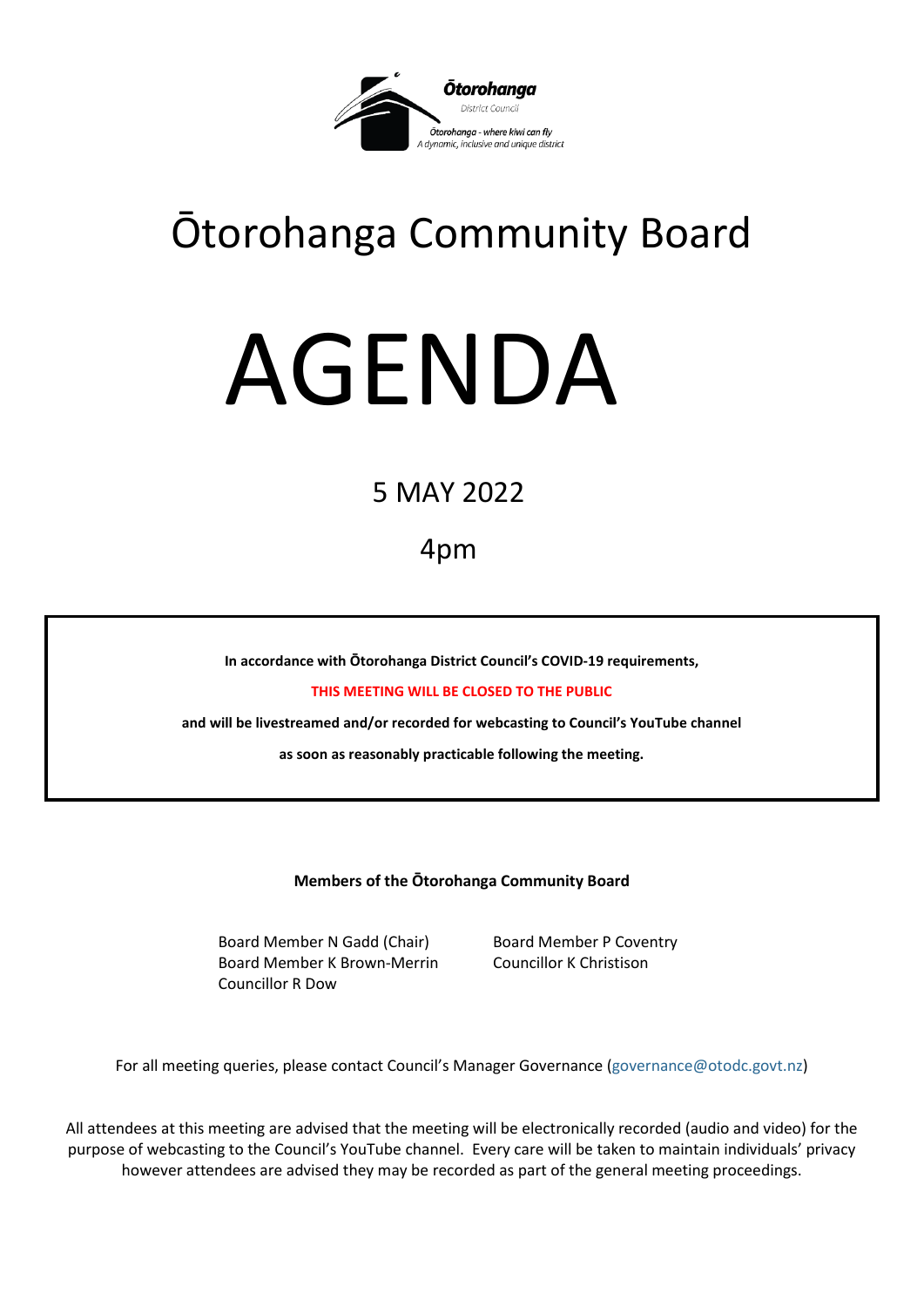## Ōtorohanga Community Board

Notice is hereby given that an ordinary meeting of the Ōtorohanga Community Board will be held in the Council Chambers, Ōtorohanga District Council, 17 Maniapoto Street, Otorohanga on Thursday, 5 May 2022 commencing at 4.00pm.

Tanya Winter **CHIEF EXECUTIVE** 2 May 2022

#### **ORDER OF BUSINESS**

|             |    | <b>APOLOGIES</b>                                           | 3  |
|-------------|----|------------------------------------------------------------|----|
|             |    | <b>LATE ITEMS</b>                                          | 3  |
|             |    | CONFIRMATION OF ORDER OF MEETING                           | 3  |
|             |    | DECLARATION OF CONFLICTS OF INTEREST                       | 3  |
|             |    | PUBLIC FORUM                                               | 3  |
|             |    | CONFIRMATION OF MINUTES - 7 APRIL 2022                     | 3  |
|             |    | <b>CHAIRPERSON'S VERBAL REPORT</b>                         | 4  |
| <b>ITEM</b> | 84 | <b>RESIGNATION OF BOARD MEMBER BUCKMAN</b>                 | 9  |
| <b>ITEM</b> | 85 | OTOROHANGA TOWN CONCEPT PLAN - PROJECT UPDATE              | 12 |
| <b>ITEM</b> | 86 | BUILDING CONTROL ACTIVITY REPORT FOR JANUARY TO MARCH 2022 | 14 |
| <b>ITEM</b> | 87 | DISTRICT LIBRARY REPORT                                    | 16 |
|             |    | <b>BOARD MEMBER'S UPDATES</b>                              | 19 |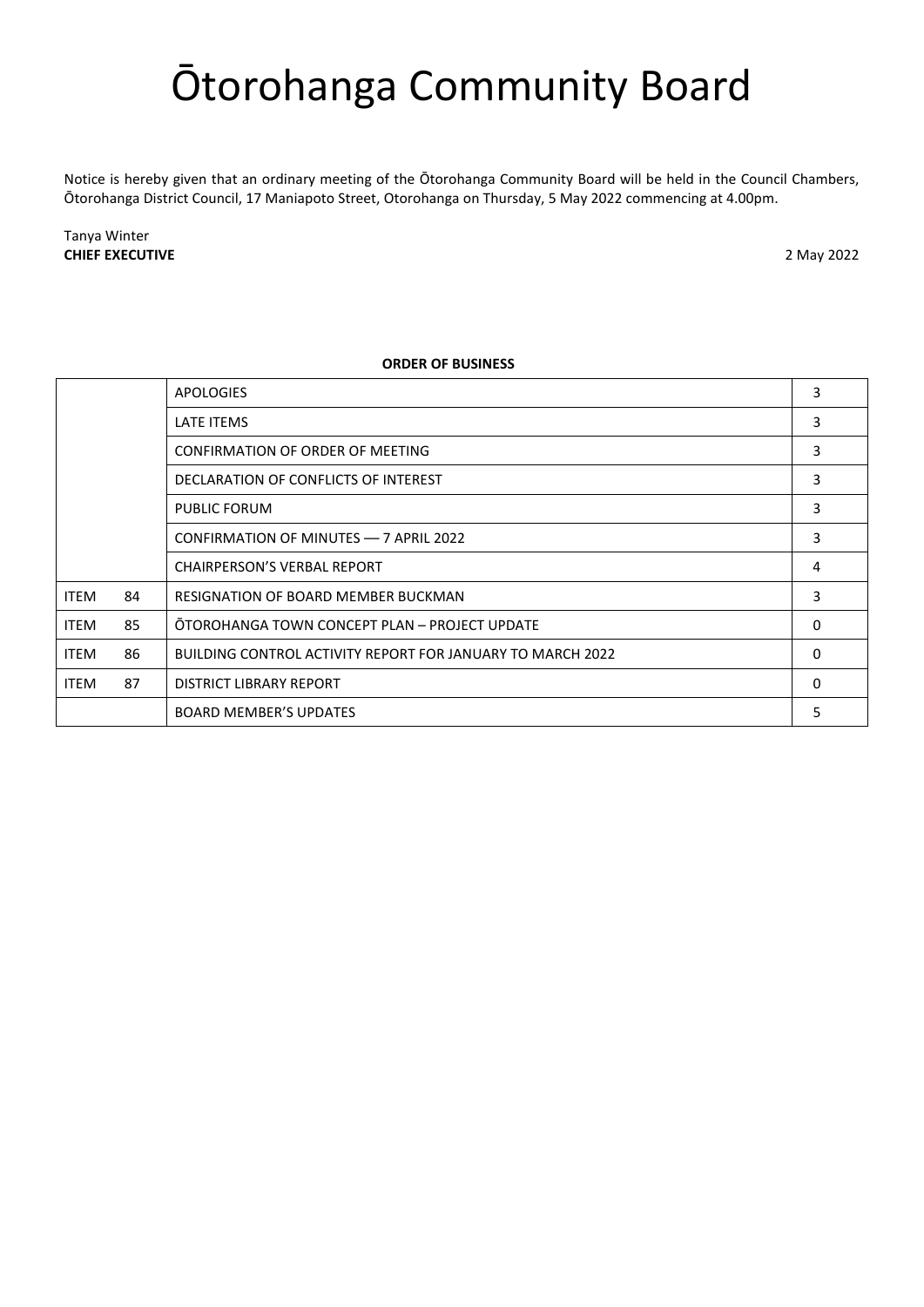#### <span id="page-2-0"></span>**APOLOGIES**

*A member who does not have leave of absence may tender an apology should they be absent from all or part of a meeting. The meeting may accept or decline any apologies. For clarification, the acceptance of a member's apology constitutes a grant of 'leave of absence' for that specific meeting(s).*

Chairperson N Gadd tendered his apology for non-attendance.

*That the Ōtorohanga Community Board receive and accept the apology from Chairperson Gadd for non-attendance.*

#### <span id="page-2-1"></span>**LATE ITEMS**

*Items not on the agenda for the meeting require a resolution under section 46A of the Local Government Official Information and Meetings Act 1987 stating the reasons why the item was not on the agenda and why it cannot be dealt with at a subsequent meeting on the basis of a full agenda item. It is important to note that late items can only be dealt with when special circumstances exist and not as a means of avoiding or frustrating the requirements in the Act relating to notice, agendas, agenda format and content.*

#### <span id="page-2-2"></span>**CONFIRMATION OF ORDER OF MEETING**

Subject to confirmation there are no late items, the following resolution is recommended:

*That the Ōtorohanga Community Board confirm the order of the meeting as indicated in the agenda.*

#### <span id="page-2-3"></span>**DECLARATION OF CONFLICTS OF INTEREST**

*Members are reminded to stand aside from decision making when a conflict arises between their role as an elected member and any private or external interest they may have.* 

Should any conflicts be declared the following recommendation is made:

*That the Ōtorohanga Community Board receive the declaration of a conflict of interest from Board Member … for item … and direct the conflict to be recorded in Council's Conflicts of Interest Register.*

#### <span id="page-2-4"></span>**PUBLIC FORUM**

*Public forums are designed to enable members of the public to bring matters, not necessarily on the meeting's agenda, to the attention of the local authority. Requests to attend the public forum must be to the Governance Manager [\(kaia@otodc.govt.nz\)](mailto:kaia@otodc.govt.nz) at least one clear day before the meeting. Requests should outline the matters that will be addressed by the speaker. A period of up to 30 minutes will be available for the public forum. Speakers can speak for up to five (5) minutes. No more than two speakers can speak on behalf of an organisation during a public forum.* 

*At the conclusion of the presentation elected members may ask questions of speakers. Questions are to be confined to obtaining information or clarification on matters raised by a speaker. Following the public forum no debate or decisions will be made at the meeting on issues raised during the forum unless related to items already on the agenda.*

At the finalisation of this agenda, no requests had been received.

#### <span id="page-2-5"></span>**CONFIRMATION OF MINUTES –– 7 APRIL 2022**

The unconfirmed minutes of the Ōtorohanga Community Board meeting held on 7 April 2022 are attached on the next page.

#### **Recommendation**

*That the open minutes of the Ōtorohanga Community Board meeting held on 7 April 2022, having been circulated, be taken as read and confirmed as a true and correct record of that meeting.*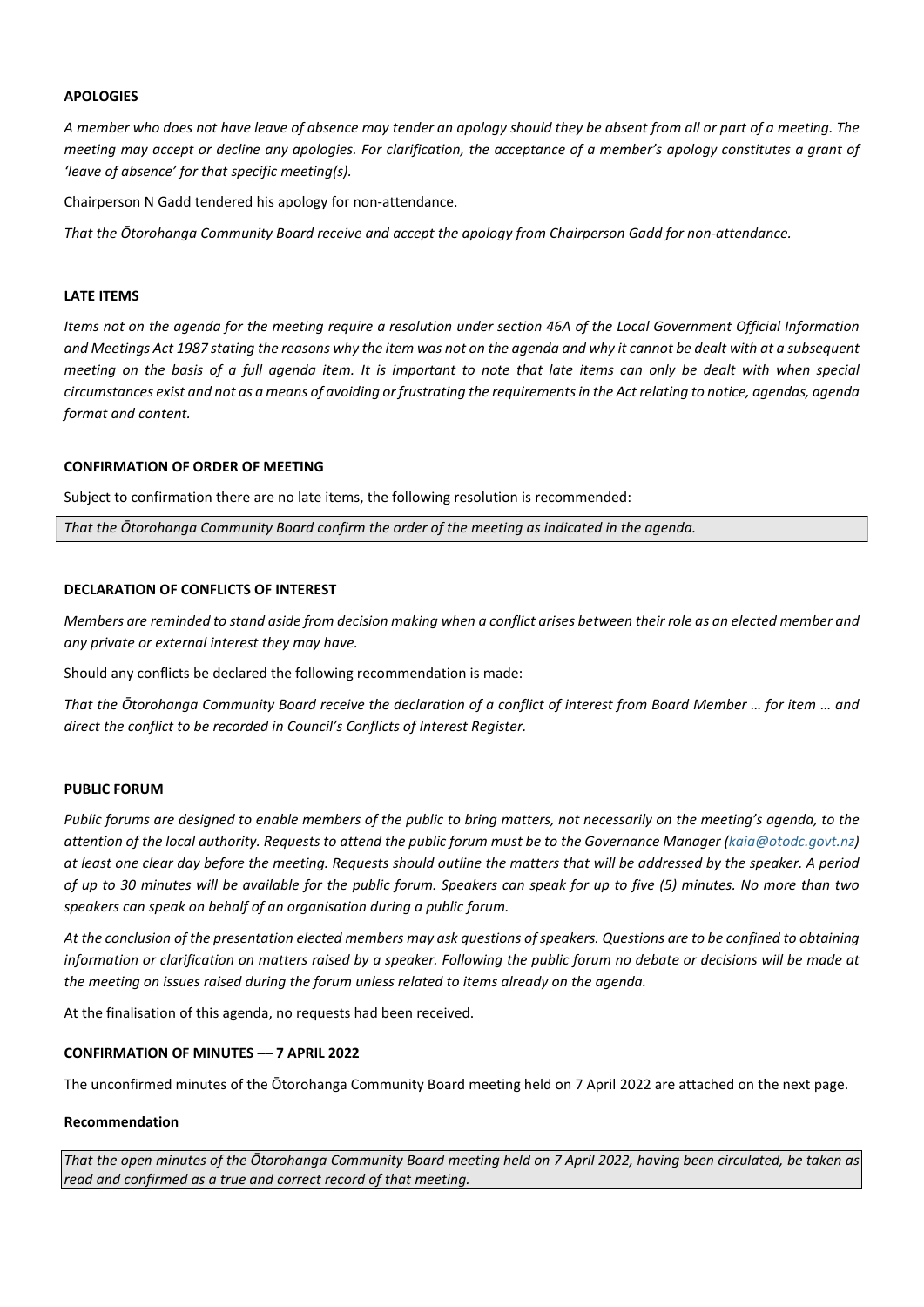#### <span id="page-3-0"></span>**CHAIRPERSON'S VERBAL REPORT**

The Deputy Chairperson, K Christison will provide a verbal update.

#### **Recommendation**

*That the Ōtorohanga Community Board receive the verbal update from the Deputy Chairperson, K Christison.*